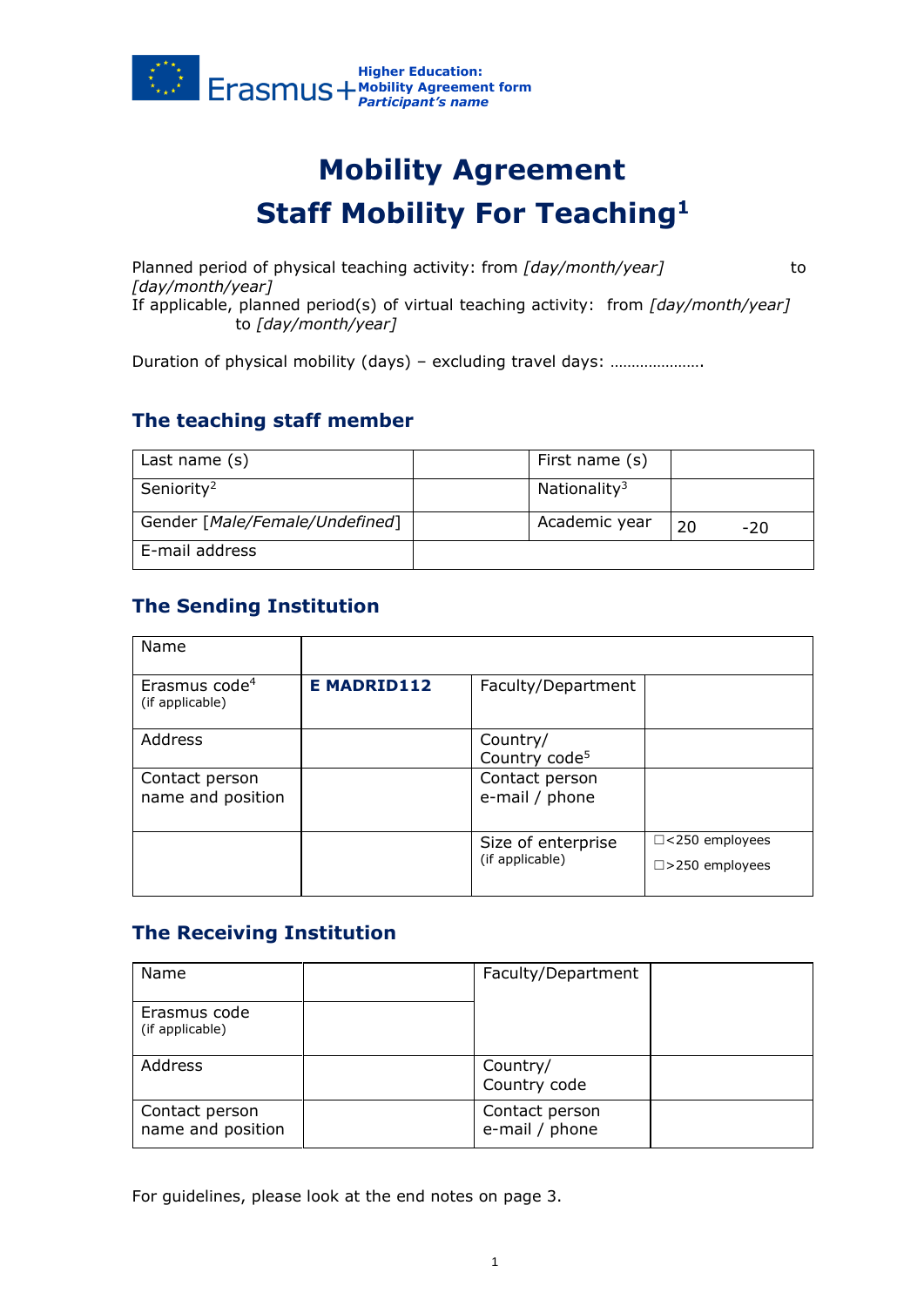

# **Section to be completed BEFORE THE MOBILITY**

### **I. PROPOSED MOBILITY PROGRAMME**

Main subject field<sup>6</sup>: .....................

Level (select the main one): Short cycle (EQF level 5)  $\Box$ ; Bachelor or equivalent first cycle (EQF level 6)  $\Box$ ; Master or equivalent second cycle (EQF level 7)  $\Box$ ; Doctoral or equivalent third cycle (EQF level 8)  $\Box$ 

Number of students at the receiving institution benefiting from the teaching programme: ………………

Number of teaching hours<sup>7</sup>: .....................

Language of instruction: ………………………………………

Is the teaching mobility a part of a blended mobility programme?  $\Box$  Yes  $\Box$  No

#### **Overall objectives of the mobility:**

**Added value of the mobility (in the context of the modernisation and internationalisation strategies of the institutions involved):**

**Content of the teaching programme and if applicable division between physical and virtual parts:**

**Expected outcomes and impact (e.g. on the professional development of the teaching staff member and on the competences of students at both institutions):**

#### **II. COMMITMENT OF THE THREE PARTIES**

By signing<sup>8</sup> this document, the teaching staff member, the sending institution/enterprise and the receiving institution confirm that they approve the proposed mobility agreement.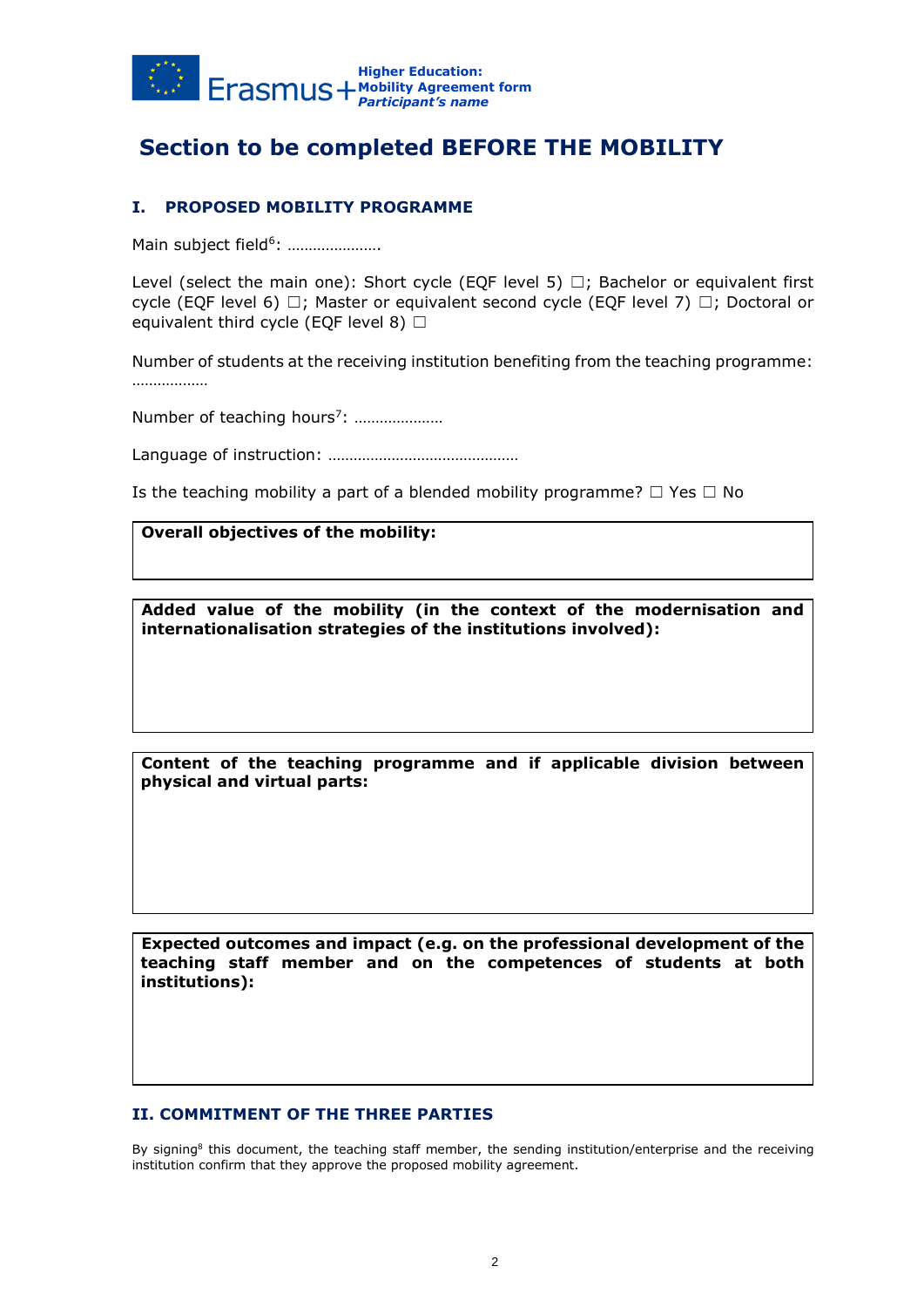

The sending higher education institution supports the staff mobility as part of its modernisation and internationalisation strategy and will recognise it as a component in any evaluation or assessment of the teaching staff member.

The teaching staff member will share his/her experience, in particular its impact on his/her professional development and on the sending higher education institution, as a source of inspiration to others.

The teaching staff member and the beneficiary institution commit to the requirements set out in the grant agreement signed between them.

The teaching staff member and the receiving institution will communicate to the sending institution/enterprise any problems or changes regarding the proposed mobility programme or mobility period.

| The teaching staff member          |       |  |
|------------------------------------|-------|--|
| Name:                              |       |  |
| Signature:                         | Date: |  |
|                                    |       |  |
| The sending institution/enterprise |       |  |
| Name of the responsible person:    |       |  |
| Signature:                         | Date: |  |
|                                    |       |  |
| The receiving institution          |       |  |
| Namo of the responsible person:    |       |  |

Name of the responsible person:

Signature: **Date:** Date: **Date:** Date: **Date:** Date: **Date:** Date: **Date:** 2014

 $<sup>1</sup>$  Adaptations of this template:</sup>

- In case the mobility combines teaching and training activities, **this template** should be used and adjusted to fit both activity types.
- In the case of mobility between **Programme and Partner Country HEIs**, this agreement must be always signed by the staff member, the Programme Country HEI and the Partner Country HEI (three signatures in total).
- In the case of **invited staff from enterprises to teach in Partner Country HEIs**, this agreement must be signed by the participant, the Programme Country HEI as beneficiary; the Partner Country HEI receiving the staff member and the Programme Country enterprise (four signatures in total). An additional space will be added for signature of the Programme Country HEI organising the mobility.
- For **invited staff from enterprises to teach in Programme Country HEIs**, it will be sufficient with the signature of the staff member, the Programme Country HEI and the sending organisation (three signatures in total, same as in mobility between Programme Countries).

<sup>2</sup> **Seniority:** Junior (approx. < 10 years of experience), Intermediate (approx. > 10 and < 20 years of experience) or Senior (approx. > 20 years of experience).

<sup>3</sup> **Nationality:** Country to which the person belongs administratively and that issues the ID card and/or passport.

<sup>4</sup> **Erasmus Code:** A unique identifier that every higher education institution that has been awarded with the Erasmus Charter for Higher Education receives. It is only applicable to higher education institutions located in Programme Countries.

<sup>5</sup> **Country code**: ISO 3166-2 country codes available at: [https://www.iso.org/obp/ui/#search.](https://www.iso.org/obp/ui/#search)

<sup>6</sup> The [ISCED-F 2013 search tool](http://ec.europa.eu/education/tools/isced-f_en.htm) (available at [http://ec.europa.eu/education/tools/isced-f\\_en.htm\)](http://ec.europa.eu/education/tools/isced-f_en.htm) should be used to find the ISCED 2013 detailed field of education and training.

 $7$  A minimum of 8 teaching hours per week (or any shorter period of stay) has to be respected. If the mobility lasts longer than one week, the minimum number of teaching hours for an incomplete week shall be proportional to the duration of that week. If the teaching activity is combined with a training activity during a single period abroad, the minimum is reduced to 4 teaching hours per week (or any shorter period of stay). There is no minimum number of teaching hours for invited staff from enterprises.